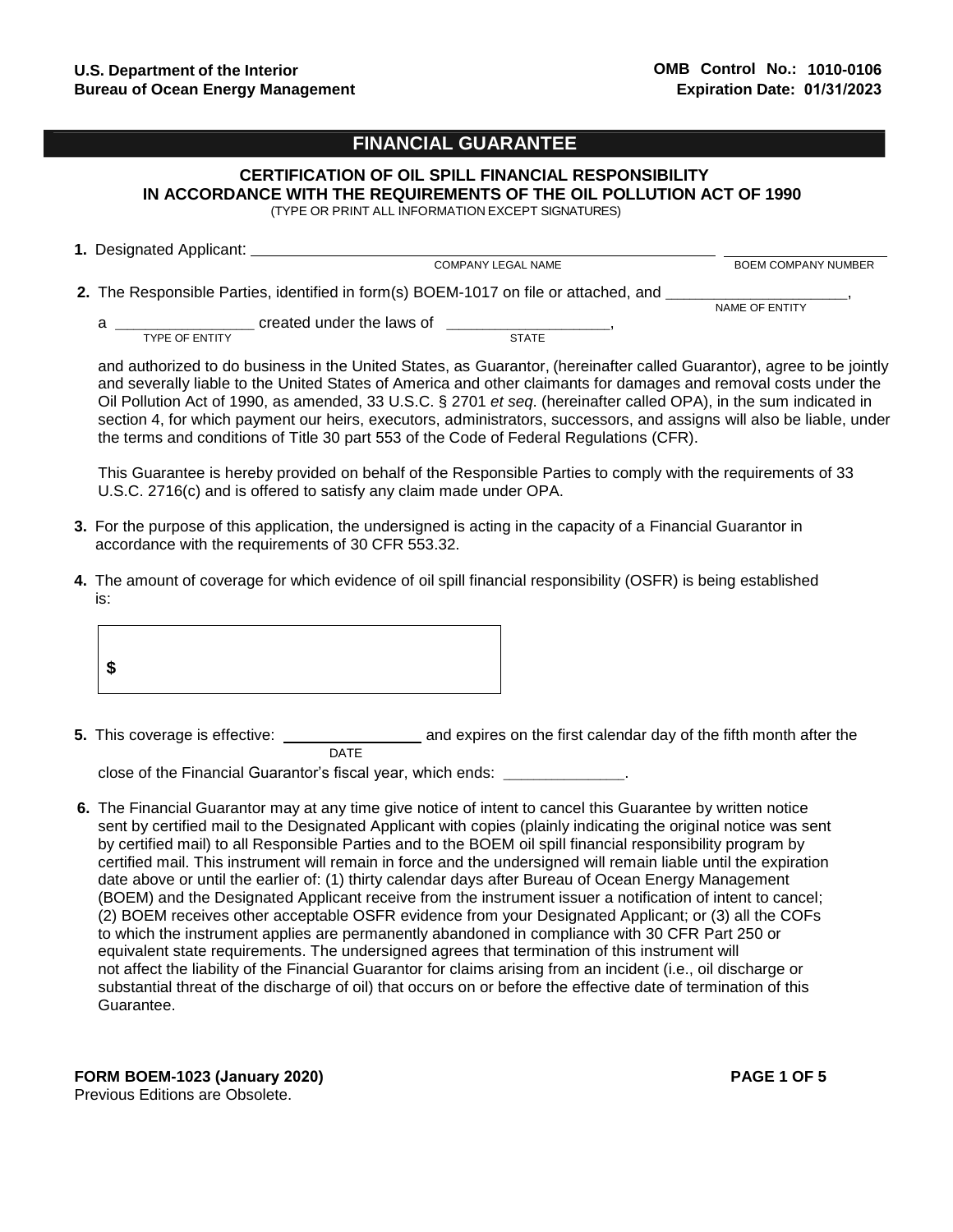The undersigned agrees that any suit or claim for which any Responsible Parties identified in form(s) BOEM-1017, on file or attached, represented by the aforementioned Designated Applicant may be liable under Title I of the Act may be brought directly against the Financial Guarantor for claims up to the amount of the penalty asserted by the U.S. government or other claimants when a Responsible Party denies or fails to pay a claim on the basis of insolvency or a Responsible Party has petitioned for bankruptcy under Title 11 of the U.S. Code.

The undersigned further agrees not to use any defenses except those that would be available to a Responsible Party for whom the Guarantee was provided or that the incident (i.e., oil discharge or a substantial threat of the discharge of oil) leading to the claim for removal costs or damages was caused by willful misconduct of a Responsible Party for whom the Designated Applicant demonstrated OSFR.

**7.** Financial Guarantor providing evidence of oil spill financial responsibility in the form of a Guarantee.

| <b>COMPANY LEGAL NAME</b>                                          | <b>BOEM COMPANY NUMBER</b>                                                                                                                                                                                                                                                                                                                                                                       |                               |  |  |  |
|--------------------------------------------------------------------|--------------------------------------------------------------------------------------------------------------------------------------------------------------------------------------------------------------------------------------------------------------------------------------------------------------------------------------------------------------------------------------------------|-------------------------------|--|--|--|
| <b>ADDRESS</b>                                                     |                                                                                                                                                                                                                                                                                                                                                                                                  |                               |  |  |  |
| C ITY                                                              | <b>STATE</b>                                                                                                                                                                                                                                                                                                                                                                                     | ZIP CODE                      |  |  |  |
| CONTACT PERSON FOR CLAIMS                                          |                                                                                                                                                                                                                                                                                                                                                                                                  | <b>CONTACT PERSON'S TITLE</b> |  |  |  |
| AREA CODE AND TELEPHONE NUMBER                                     | AREA CODE AND FAX NUMBER                                                                                                                                                                                                                                                                                                                                                                         | <b>E-MAIL ADDRESS</b>         |  |  |  |
|                                                                    | §§ 553.20, 553.23-28, 553.30 and 553.40 have been met, and further agrees that, the Financial Guarantor,<br>pursuant to the requirements of 30 CFR 553.15, will notify the BOEM oil spill financial responsibility program<br>in the event that the Financial Guarantor is no longer able to maintain evidence of oil spill financial<br>responsibility to the extent stated in section 4 above. |                               |  |  |  |
|                                                                    |                                                                                                                                                                                                                                                                                                                                                                                                  |                               |  |  |  |
| <b>NAME</b>                                                        |                                                                                                                                                                                                                                                                                                                                                                                                  | <b>SIGNATURE</b>              |  |  |  |
| <b>TITLE</b>                                                       |                                                                                                                                                                                                                                                                                                                                                                                                  | DATE                          |  |  |  |
| 9. The Financial Guarantor's U.S. Agent for Service of Process is: |                                                                                                                                                                                                                                                                                                                                                                                                  |                               |  |  |  |
| <b>NAME</b>                                                        |                                                                                                                                                                                                                                                                                                                                                                                                  | <b>BOEM COMPANY NUMBER</b>    |  |  |  |
|                                                                    | <b>ADDRESS</b>                                                                                                                                                                                                                                                                                                                                                                                   |                               |  |  |  |
| <b>CITY</b>                                                        | <b>STATE</b>                                                                                                                                                                                                                                                                                                                                                                                     | ZIP CODE                      |  |  |  |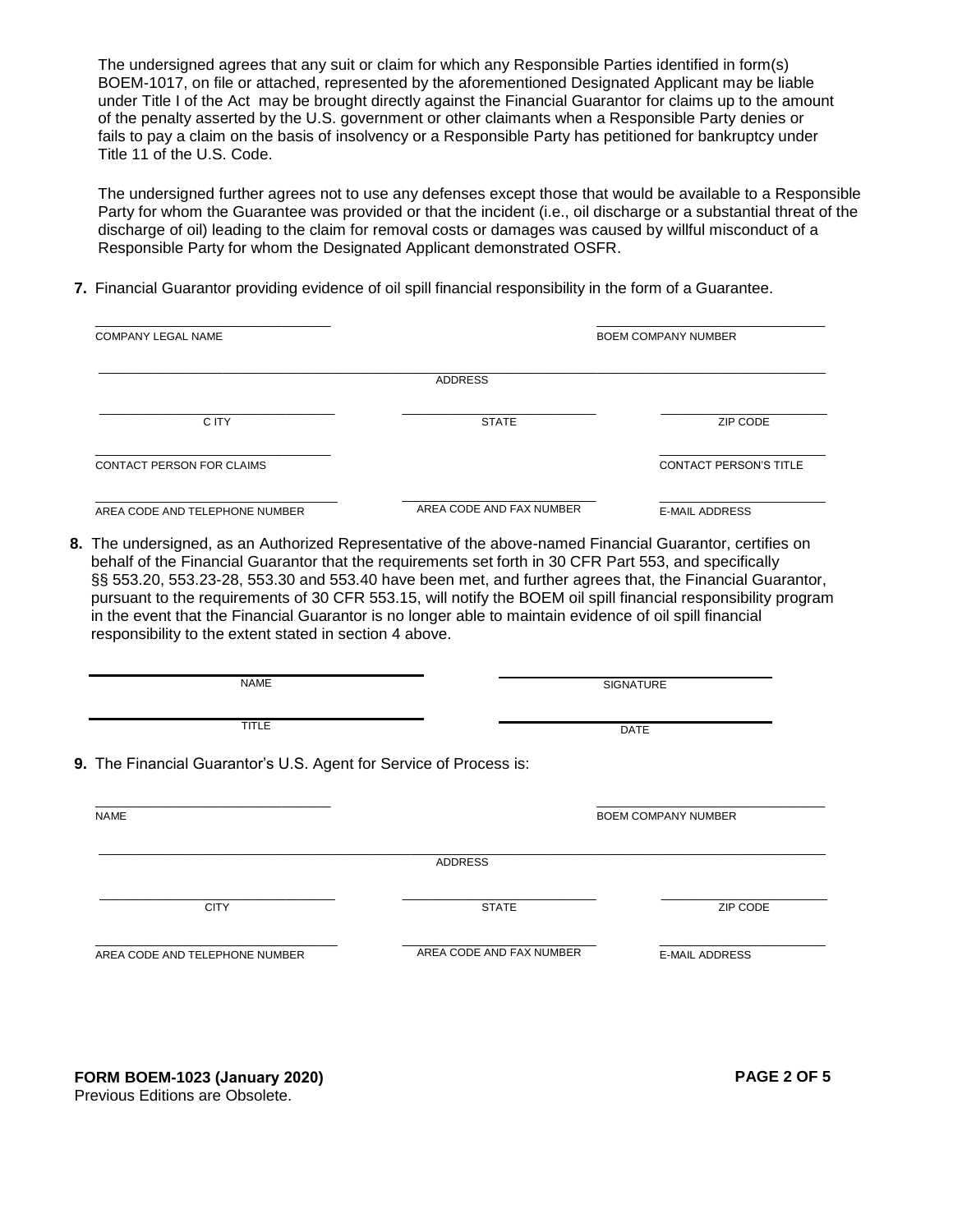- **10.** The liability of the Financial Guarantor will not be discharged by any payment or succession of payments made, unless and until such payment or payments will amount in the aggregate to the amount of the Guarantee. In no event will the Financial Guarantor's obligation exceed the amount of the Guarantee, provided the Financial Guarantor furnishes timely written notice to the BOEM oil spill financial responsibility program of all claims filed, judgments rendered, and payments made by the Financial Guarantor under this Guarantee.
- **11.** The Designated Applicant must, no later than the first calendar day of the fifth month after the close of your Financial Guarantor's fiscal year or expiration if earlier, submit either a renewal of this Financial Guarantee or other acceptable evidence of financial responsibility.
- **12.** In witness whereof, the Designated Applicant for the Responsible Parties and the Financial Guarantor have executed this instrument on the  $\frac{1}{\text{MONTH}}$  day of  $\frac{1}{\text{MEN}}$ **MONTH**

Designated Applicant for the Responsible Parties named herein:

SIGNATURE OF AUTHORIZED REPRESENTATIVE

NAME OF AUTHORIZED REPRESENTATIVE

TITLE OF AUTHORIZED REPRESENTATIVE

Financial Guarantor:

**SIGNATURE** 

NAME

TITLE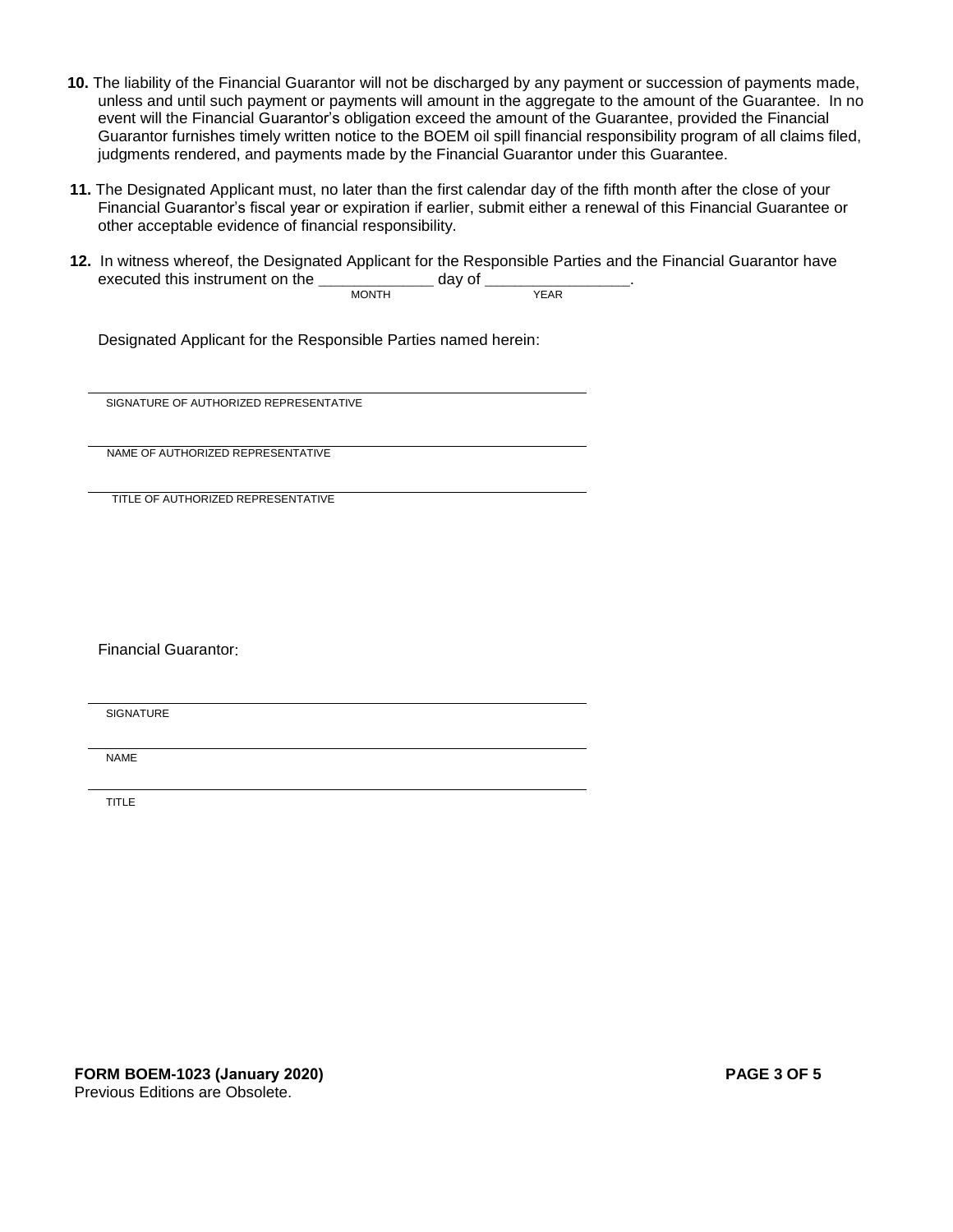| <b>BOEM ID<br/>NUMBER</b> | RESPONSIBLE PARTIES COVERED BY THIS AGREEMENT |
|---------------------------|-----------------------------------------------|
|                           |                                               |
|                           |                                               |
|                           |                                               |
|                           |                                               |
|                           |                                               |
|                           |                                               |
|                           |                                               |
|                           |                                               |
|                           |                                               |
|                           |                                               |
|                           |                                               |
|                           |                                               |
|                           |                                               |
|                           |                                               |
|                           |                                               |
|                           |                                               |
|                           |                                               |
|                           |                                               |
|                           |                                               |